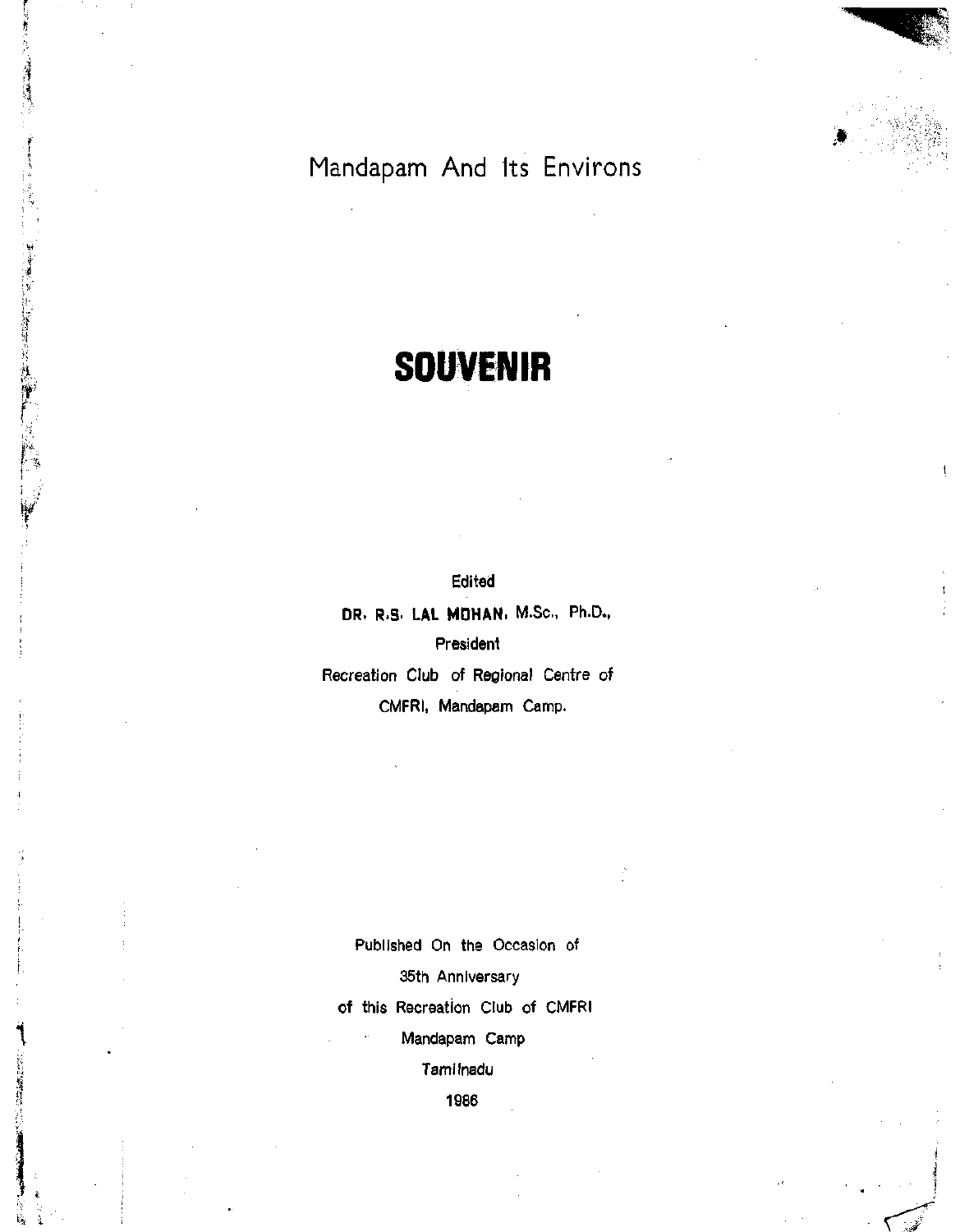## Birds and Bird Catchers Of Ramanathapuram Coast

○ 1 石 登寺 正。

 $\sim$ 

## R.S. Lal Mohan. M.Sc., Ph.D.

The Ramanathapuram coast with its long stretch of coast line thas many mud flats, taggone and estuaries. These ecological nitches attract a great variety of coastal birds, some of them come from distant places fike Siberia and Chinese coast. Recognising no national boundries these birds visit our coast for food as their piace of birth becomes too cold from them live. The common-among them コンパン 化氯乙基苯甲基苯甲基苯基苯基 are the terns and plovers.\*

The primitive man lived on animal flesh. Notwithstanding the civilisation making great strides In the standard of living and the quality of life, some people yet live on the wild animals for their existence. The 'Narikuravas', the bird catchers belong to the nomadic tribe, ill-clad, ill-ted and illiterate. They have no house to live and move from place to place, aften following the birds on which they subsist.

The common implement they use are the clap traps, catapault, nooses and the pole nets.  $\mathbb{Z} \times \mathcal{L} \mathbb{Z}$  . The esticlemay of their nets have increased with the use of nylon nets. The clep traps can be used for catching about 20 to 40 birds at a time. It is made of nylon net of width about 1 meter approxied by barrhop powes of Venoth 1 meter. The total tength of the net may be 10 to 15 meters. The foot rope and the head robes are attached to an fron wire. Coy birds both live and stuffed are heat within the wet. The bleds are usually blinded by tyling their eye. Iids with the nachis of their feathers and stunning them by defivering a hand blow on the head. The birds thus made insictive stand stiff attracting the overflying birds. When sufficient number of birds land within the net, it is closed by releasing the wire by the bird-catcher sitting at the far end of the wire. The birds thus trapped are collected in a narrow, mouthed basket.

The birds commonly caught are terns and plovers, each weighing about 80-150 g. The binds being a delicacy with the local people, it is sold at a rate of Rs. 3. per pair. The occurrence of the birds is highly seasonal and varies from species to species. Howeven the common terms and plovers docur along the coast during the months of July to September when the low livng areas and the mud flats get exposed. During this time the fishes and other aquatic animals caught in the shallow poots become an easy prey to the birds. Often these birds migrate in large numbers. Most of them come for feeding from their distant homes as the climate in these places become unfavourable for them Being warm blooded animals they cannot withstand the very cold climate touching below zero degree contigrade in places like. Siberial during the winter, Food also become scarce in these places for these birds during these times. Hence they migrate to the places with warm climate having enough 『山 きばいちゃく - 1990年10月10日 (高麗野) 地域(Ad faod for them. t e

It is estimated that as much as 50 species of migratory birds visit Ramanathapuram and Point delimer from places like Siberia, Caspian Sea, European and Chinese coasts. Migration of these biads alle confirmed by the recovery of the tags. These tags are aluminium rings with inscriptions and are attached to the legs of the birds. Recently two such tags were recovered from the sandwich tern

\* The list of birds is given by Dr. R. Sugathan, Project Officer Avian Research Project (BNHS) Point Calimer, Tamilnadu. t de difficie d'action de la construction de Carlos de Carlos Control de Constantino (Cinto de Carlos Constant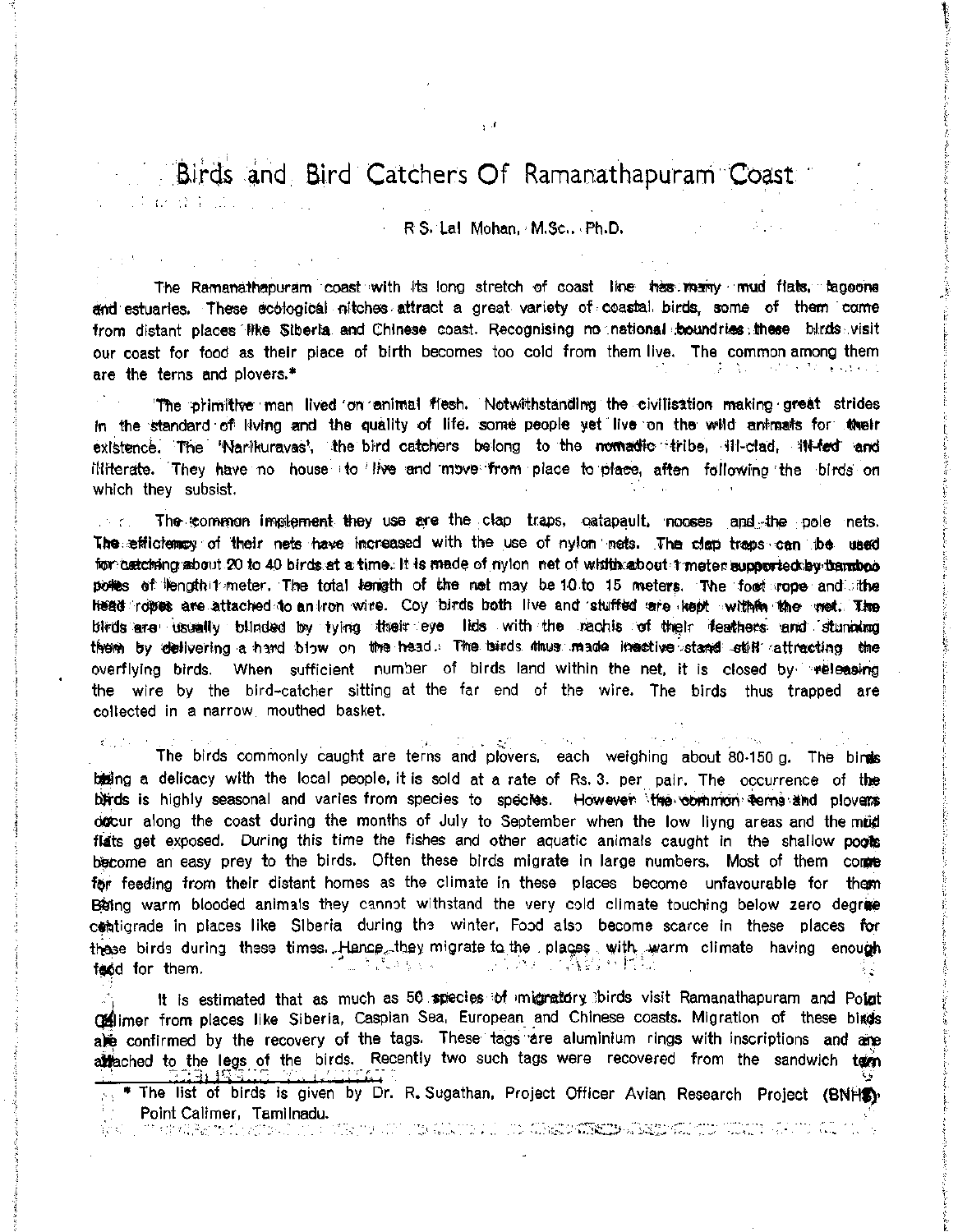(Sterna sandvincensis) from Dhanuskodi. These terns weighing about 100.g were tagged from Russians coast.

Recognising the damage inflicted on these migrating birds by the bird catchers to whom these birds fall an easy prey, the catching coastal birds is banned by the Govt, of India. But inspite of the ban, the birds are caught as this profession has become a traditional livelihood for the Narikurayas who live far below the poverty line. Unless an alternative avocation is offered to them it will not be possible to save the migratory birds from being caught. It has been estimated that about 30% of the birds only return to their nesting grounds after completing their wintering migration.

It is amazing to note that how these birds migrate to the distant places covering more than 5000 K.M. and return to the same place for nesting. Though the scientists are trying to explain this phenomena, the intercontinental migration of birds is still shrouded with mystery.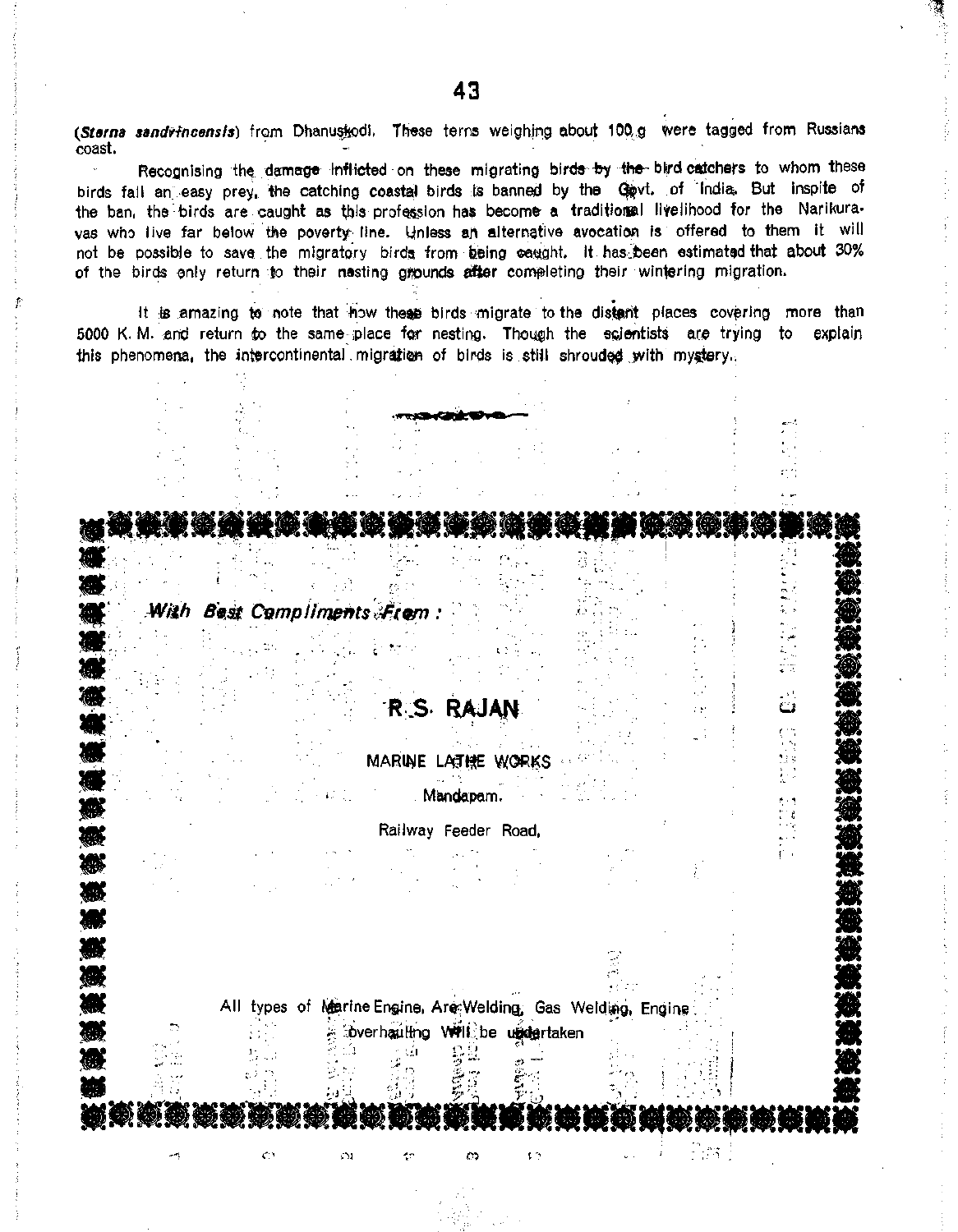|            |                                                 |                  | SHORE BIRDS OF RAMANATHAPURAM COAST                                                                                                                                                                                                                |                                                                                                                                 |
|------------|-------------------------------------------------|------------------|----------------------------------------------------------------------------------------------------------------------------------------------------------------------------------------------------------------------------------------------------|---------------------------------------------------------------------------------------------------------------------------------|
| SI.<br>No. | Common Name /<br>Scientific Name/<br>Local Name | <b>Size</b>      | Field characters                                                                                                                                                                                                                                   | Habitat<br><b>Status</b>                                                                                                        |
|            | Little coromorant<br>(Phalacrocorax niger)      | 51 cm<br>(20")   | A black - duck like bird floating or<br>diving. Silvery grey with long stiff sand banks and rocks etc.<br>tail and slender compressed sharply;<br>hooked bill with white patch on the<br>throat                                                    | Both fresh as well as salt water areas,<br>$\mathsf{R}$ .                                                                       |
| 2          | Grey Heron<br>(Ardea cinerea)                   | 90 cm<br>(36")   | A large heron with long bill, neck<br>and legs; Grey above, head and neck<br>white, under parts greyish white                                                                                                                                      | Shallow water both salt and fresh, includ-<br>M/R<br>ing shore and marshes river beds etc.                                      |
| 3          | Pond heron<br>(Ardeola grayii)                  | 46 cm<br>(18")   | An egret-like bird which is totally<br>computiaged earthy brown when at<br>rest                                                                                                                                                                    | Seashore, back waters, Paddy fields, swamps<br>R<br>and marshes                                                                 |
|            | Large Egret<br>(Egretta alba)                   | 88 cm -<br>(35") | Large white heron with long neck, long<br>black legs, yellow above the "Knee".<br>black bill with yellow base                                                                                                                                      | Shallow lagoons edges of lakes river banks.<br>R/M<br>estuaries, swamp etc.                                                     |
| 5          | Small Egret<br>(E. intermedia)                  | 45 cm<br>(26")   | Slightly Smaller than large Egret.<br>Bill black yellow at the base. Legs<br>and feet dusty black, greenish on<br>the joints and tibia.                                                                                                            | Habitat is same as that of farge egre<br>R/M                                                                                    |
| 6          | <b>Little Egret</b><br>$(E.$ garzetta $)$       | 63 cm<br>(25")   | Medium-sized slim heron, with thin<br>bill and siender neck. Pure white,<br>with long plumes on head, head, and<br>chest in dementing peason. Bill and<br>legs black; feet yellow.                                                                 | Shallow lakes and pools, banks of slow<br>$R^{\circ}$<br>flowing river, fresh and salt marshes, flooded<br>tand, estuaries etc. |
|            | <b>Reaf Heron</b><br>(gularis)                  | 63 cm<br>(25")   | This bird is seen in two colour phases<br>in adult. (1) Pure white (2) slaty grey<br>to slaty blue wiith a white neck and<br>upper foreneck. White phase indistinguishable from little Egret except by<br>more solitary habit and sea, coast habit | Isolated or two's and threes along the shore<br><b>RIM</b><br>line, marshes, salt swamps etc.                                   |

ing. المزم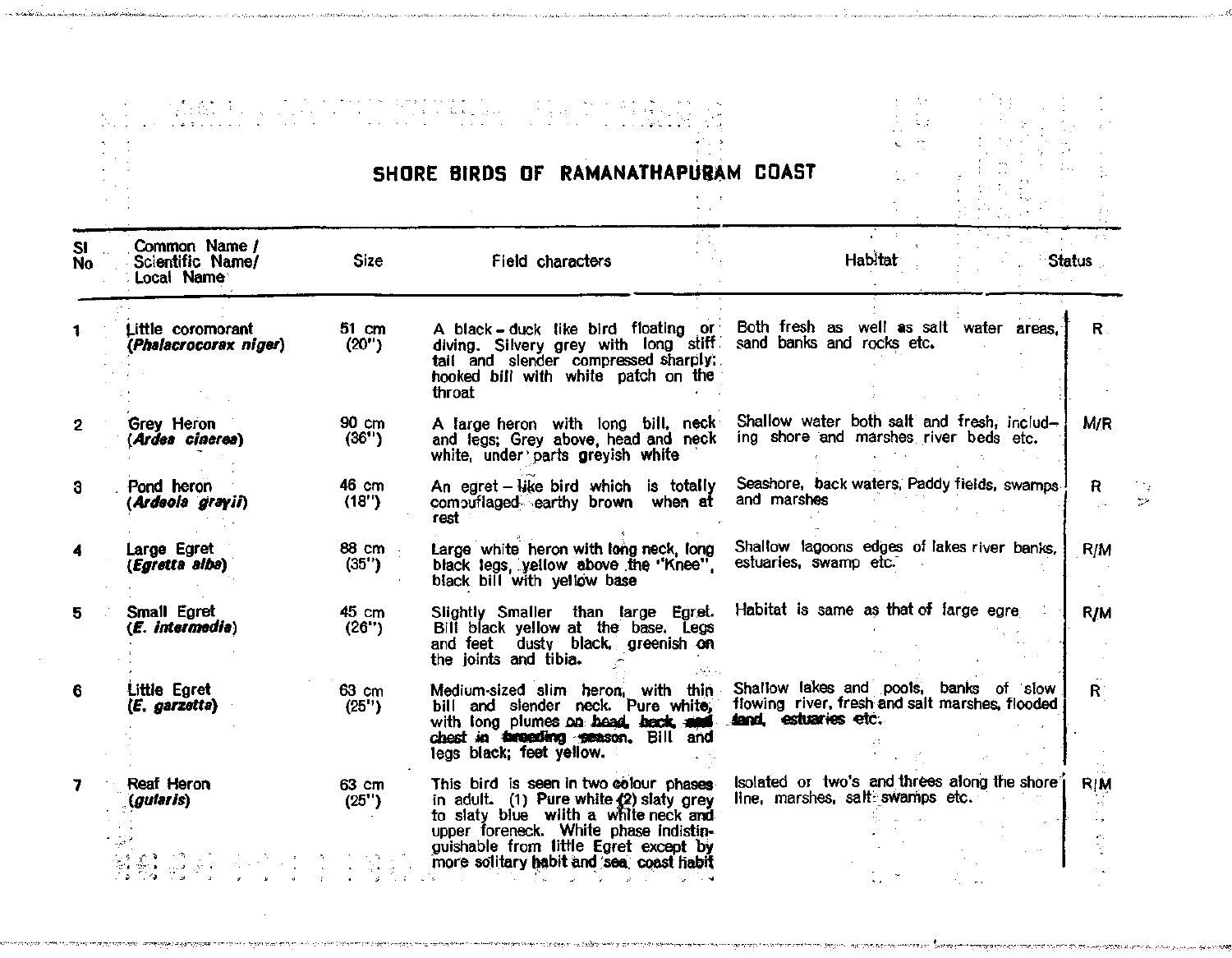|                  |                                                                        |                                                                                    | ਤਾ ਜਾਰ<br>⊧45 —<br>iya a Bibra<br>for an angeg.<br>che compagni                                                                                                                                                                                                             |                                                                                                                                                                                                                                                                                                                                                                                                                                                                                                                                                                                                                                                                                                                                                                                                                                                                                                                                                                                                                                                                                                                                                                                                                                                                        |                |
|------------------|------------------------------------------------------------------------|------------------------------------------------------------------------------------|-----------------------------------------------------------------------------------------------------------------------------------------------------------------------------------------------------------------------------------------------------------------------------|------------------------------------------------------------------------------------------------------------------------------------------------------------------------------------------------------------------------------------------------------------------------------------------------------------------------------------------------------------------------------------------------------------------------------------------------------------------------------------------------------------------------------------------------------------------------------------------------------------------------------------------------------------------------------------------------------------------------------------------------------------------------------------------------------------------------------------------------------------------------------------------------------------------------------------------------------------------------------------------------------------------------------------------------------------------------------------------------------------------------------------------------------------------------------------------------------------------------------------------------------------------------|----------------|
| $\theta_{\rm i}$ | <b>CARALLE ATTA CARABLES</b><br>Painted Stork<br>(This leucocephalus)  | 93 cm<br>(40")                                                                     | Long legged heavy bird with a heavy<br>yellow bill slightly down curved at tip<br>with a skinney yellow face. The white                                                                                                                                                     | si metro<br>Around shallow water rear sea shore salt<br>marsh paddy field drying ponds etc                                                                                                                                                                                                                                                                                                                                                                                                                                                                                                                                                                                                                                                                                                                                                                                                                                                                                                                                                                                                                                                                                                                                                                             | ्दि            |
|                  | (Whather crossforal                                                    |                                                                                    | coat is barred with metallic green<br>and black above wing and tail black<br>with a rose pink near the tail                                                                                                                                                                 | $\begin{split} \mathbf{L}^{\prime} & \left( \mathbf{v}_{1} \right)^{2} = \left( \mathbf{V}_{1,1,1} \right)^{2} \left( \mathbf{V}_{1,1} \mathbf{V}_{2} \right)^{2} \mathbf{V}_{1} \left( \mathbf{v}_{1} \right)^{2} \left( \mathbf{v}_{1} \right)^{2} \mathbf{V}_{2} \left( \mathbf{v}_{1} \right)^{2} \mathbf{V}_{3} \left( \mathbf{v}_{2} \right)^{2} \mathbf{V}_{4} \left( \mathbf{v}_{1} \right)^{2} \mathbf{V}_{5} \left( \mathbf{v}_{2} \right$<br>$\label{eq:2.1} \mathcal{L}^{\mathcal{A}}(\mathcal{A})=\mathcal{L}^{\mathcal{A}}(\mathcal{A})\otimes\mathcal{L}^{\mathcal{A}}(\mathcal{A})\otimes\mathcal{L}^{\mathcal{A}}(\mathcal{A})\otimes\mathcal{L}^{\mathcal{A}}(\mathcal{A})\otimes\mathcal{L}^{\mathcal{A}}(\mathcal{A})\otimes\mathcal{L}^{\mathcal{A}}(\mathcal{A})$<br>$\label{eq:2.1} \frac{1}{\sqrt{2}}\left(\frac{1}{2}\right)^{\frac{1}{2}}\frac{1}{2}\left(\frac{1}{2}\right)^{\frac{1}{2}}\left(\frac{1}{2}\right)^{\frac{1}{2}}\left(\frac{1}{2}\right)^{\frac{1}{2}}\left(\frac{1}{2}\right)^{\frac{1}{2}}\left(\frac{1}{2}\right)^{\frac{1}{2}}\left(\frac{1}{2}\right)^{\frac{1}{2}}\left(\frac{1}{2}\right)^{\frac{1}{2}}\left(\frac{1}{2}\right)^{\frac{1}{2}}\left(\frac{1}{2}\right)^{\frac{1}{2}}\left(\frac{1}{2}\right)^{\frac{1$ |                |
| 9                | Ali<br>Spoon bill<br>(Platalea leucorodia                              | $\mathcal{O}(10^{-10})\cdot 10^7$<br>60 cm<br>(24")                                | A pure white bird with long neck<br>legs with a long - flat black and yellow<br>speon straped bill. Cinnamon - yellow                                                                                                                                                       | $\mathcal{L}^{\text{eff}}(\mathcal{H})$ , and the set of the set of the set of the $\mathcal{L}^{\text{eff}}$<br>Rivers, tidal creek, swampss, Marshes etc.<br>the company                                                                                                                                                                                                                                                                                                                                                                                                                                                                                                                                                                                                                                                                                                                                                                                                                                                                                                                                                                                                                                                                                             | R/M            |
|                  | <b>(Chiradola arright)</b><br>医皮 ゆむしゅ                                  | <b>Contract</b>                                                                    | patch at the base of fore neck, naked<br><b>vellow throat.</b> The contract of the contract of the contract of the contract of the contract of the contract of the contract of the contract of the contract of the contract of the contract of the contract of the contract |                                                                                                                                                                                                                                                                                                                                                                                                                                                                                                                                                                                                                                                                                                                                                                                                                                                                                                                                                                                                                                                                                                                                                                                                                                                                        |                |
| $10 -$           | Flamingo<br>(Phoenicopterus roseus)                                    | 300<br>140 cm<br>(54")                                                             | 第二次 英格兰人<br><b>Service State</b><br>A rosey white bird with long snake,<br>like neck with massive pink sharply                                                                                                                                                              | Salt water lake lagoons, salt pans estuaries,<br>tidal mud flats on the sea shore                                                                                                                                                                                                                                                                                                                                                                                                                                                                                                                                                                                                                                                                                                                                                                                                                                                                                                                                                                                                                                                                                                                                                                                      | R/M            |
| 11<br>458        | <b>ISTAIRE AND ARREST AND INTERNATIONAL PARTY</b><br>(Anus locuto)     | $65$ cm<br>$(26)$ "<br>55 cm*<br>(22)                                              | down durved biff long leps.<br>Slender, long necked clabbling duck.<br>Male has long central tail feathers.<br>Chocolate brown head, throat, and<br>hind rieck. White under parts and                                                                                       | 朝的 24.2% (Article 2010), 2000 (2010), 30%<br>Coasts, estuaries salt marshes etc.                                                                                                                                                                                                                                                                                                                                                                                                                                                                                                                                                                                                                                                                                                                                                                                                                                                                                                                                                                                                                                                                                                                                                                                       | м              |
| 43               | (Charadrius $div \cdot$ :<br><b>្រុំ ស្រុក ស្រុក</b>                   | $\tilde{C}_{\rm{max}}$ .<br>$\frac{1}{2} \frac{d^2}{d^2} \sqrt{3} \frac{d^2}{d^2}$ | stripe onside of the neckduring breed-<br>Jng. Female Stime thin peck, pointed with the company of the state of<br>tail, grey bill                                                                                                                                          |                                                                                                                                                                                                                                                                                                                                                                                                                                                                                                                                                                                                                                                                                                                                                                                                                                                                                                                                                                                                                                                                                                                                                                                                                                                                        | $\mathbb{F}_q$ |
| 12               | Garganey<br>(Anas querquedula)                                         | 38 cm                                                                              | 京集「村屋」のこと<br>Smattersdender duck Mottled brown.                                                                                                                                                                                                                             | Vegetated lakes, ponds marhes and swampy                                                                                                                                                                                                                                                                                                                                                                                                                                                                                                                                                                                                                                                                                                                                                                                                                                                                                                                                                                                                                                                                                                                                                                                                                               | M              |
| 文庫               | (Playalis dum'nive)<br>合成中心 医肌                                         | (15")<br>사실의<br>$\mathcal{N}(\mathcal{P})$ , $\mathcal{P}(\mathcal{P})$            | with streak from eye to nape; greyish<br>sides and white beliey contrast with<br>brown breast. Female similar to male<br>but with pale spot at base of bill<br>more pronounced eyebrow, and palar<br>a wings in flight. The state of the process                            | wetlands.<br>ուս»։<br>Դահ 1 մեկ (մար<br>ທີ່ ທ່າງເກົາໂອກະລາດເລັດເກີດ ການແລ                                                                                                                                                                                                                                                                                                                                                                                                                                                                                                                                                                                                                                                                                                                                                                                                                                                                                                                                                                                                                                                                                                                                                                                              |                |
| 13               | Pariah kite<br>(Milvus migrans)                                        | 61 cm                                                                              | and the process of the con-<br>$\mathbf{z} \in \mathbb{C}^{n \times n}$ .<br>Common dark fulvous brown hawk                                                                                                                                                                 | skin va grman de lucien<br>Neighbour hood of human habitation fishing                                                                                                                                                                                                                                                                                                                                                                                                                                                                                                                                                                                                                                                                                                                                                                                                                                                                                                                                                                                                                                                                                                                                                                                                  | $\mathsf{R}$   |
|                  |                                                                        | (24")                                                                              | with a deeply forked tail, Black bill,<br>yellow cere and gape, lower mandible<br>yellow or greenlsh yellow legs and feet<br>pale yellow Man March                                                                                                                          | industry and refuse dumps.                                                                                                                                                                                                                                                                                                                                                                                                                                                                                                                                                                                                                                                                                                                                                                                                                                                                                                                                                                                                                                                                                                                                                                                                                                             |                |
| 14<br>a rel      | Brahminy kiteranzova<br>$\mathcal{L}$ Hallastur Jodus) $_{\mathbb{C}}$ | 48 cm                                                                              | VIII ФОГАТОРЫН ОНД 3. К. (1972) - ТӨЛӨ<br>Chestnut, bird with white head, neck,<br>upper back and breast, brown abdomen.<br>Wings are with black tips. Horny bluish<br>bill with pater tip. (egs and feet dull<br>yellow. Greyish or greenish yellow.                       | Seen freequent slong sea shore, paddy<br>fields and near habitation.                                                                                                                                                                                                                                                                                                                                                                                                                                                                                                                                                                                                                                                                                                                                                                                                                                                                                                                                                                                                                                                                                                                                                                                                   | R              |

 $\sim$   $\sim$ 

 $\epsilon$ 

والمواري المواليقة والأراد والموالي والمتعارض والمعاقب والمتعاون لأراض والمتوارد

.<br>This non-third making payment of the constitution of the material of the second of the second of the second of the second of the second second second responses the second response to the second response of the second res

 $\sim 1$ 

وأحسام

 $\epsilon$ 

 $\bar{z}$ 

 $\bar{\tau}$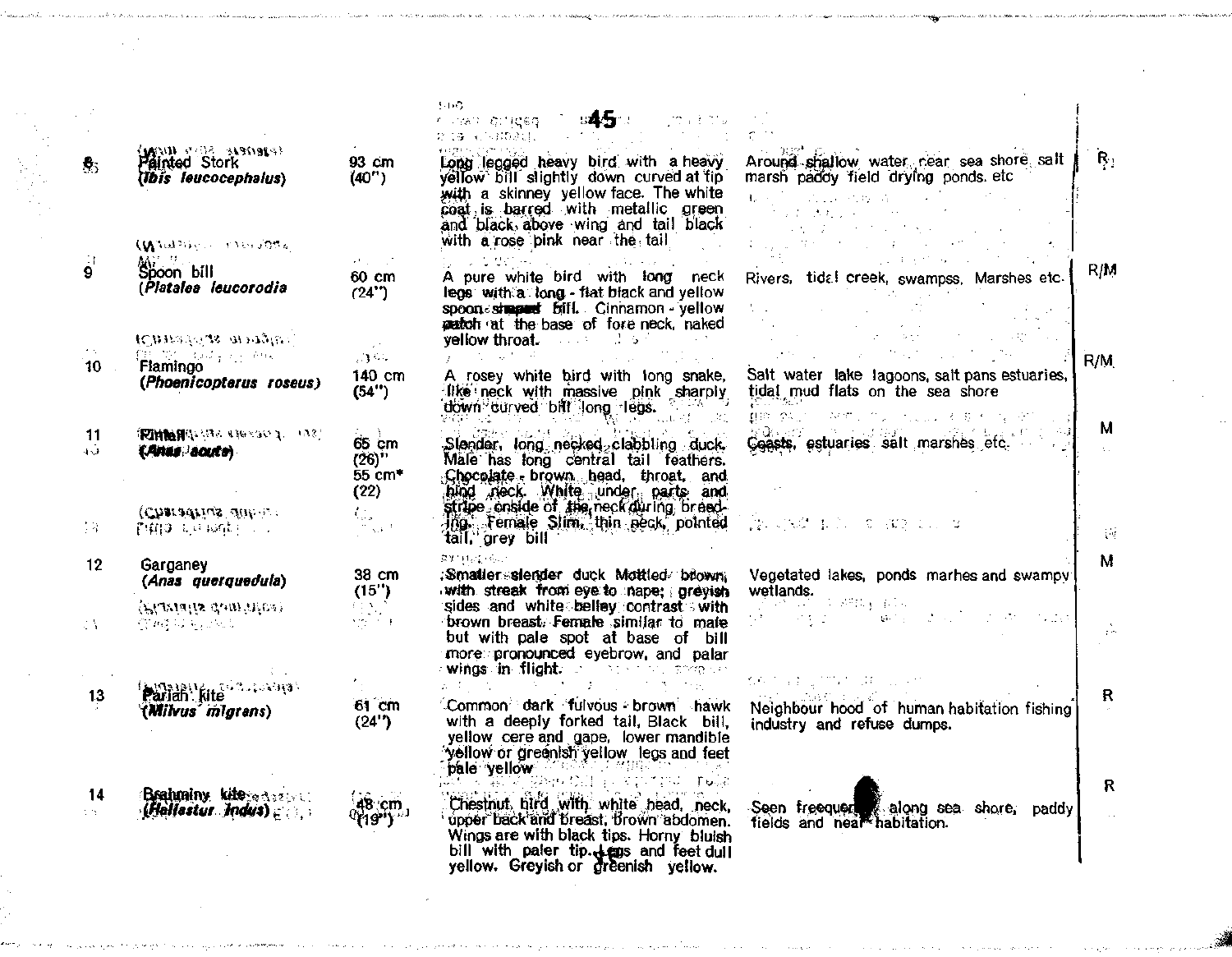| 15  | White bellied are Eagle<br>Hellantus loucogaster) | 66-71cm<br>$(26 - 28)$   | Large ashy brown eagle with white<br>head, neck and under parts. Female is<br>larger than male Bill dark leaden, Legs<br>and feet palle yellowish white to greyish<br>with darker claws. | Sea coast, tidal creeks and estuaries.                                                                                                                                                                                       | R |
|-----|---------------------------------------------------|--------------------------|------------------------------------------------------------------------------------------------------------------------------------------------------------------------------------------|------------------------------------------------------------------------------------------------------------------------------------------------------------------------------------------------------------------------------|---|
| 16  | Gray Ployer<br>(Plúriblia squatarola)             | 28 cm<br>(11")           | One of the biggest plovers with Grey-<br>white speckle on mantle and wings.<br>Grey under wing marked at all seasons<br>by black axiliaries.                                             | Open shore lines, estuaries, and mud flats.<br>Seldom found on land.                                                                                                                                                         | M |
| 17  | <b>Golden Plover</b><br>(Pluvialis dominica)      | 25 cm<br>(10")           | Dark above, specided with golden-yetlow.<br>More black but less white on face and<br>under parts. wing extends well beyond<br>tail at rest. Grey buff under wing and<br>axillaries.      | Ploughed fields and mostly drier areas<br>along the coastal belt.                                                                                                                                                            | M |
| 18  | Little ringedplover<br>(Charadrius dubius)        | 15 cm<br>(6")            | Smaller than Ringed plover with some<br>what similar breast band. In flight<br>lacks white wing bar. Bill dark; legs<br>pale yellow, prominent yellow eye-ring                           | Marshes, lagoons and coasts.                                                                                                                                                                                                 | м |
| 19  | Kentish blover<br>(Chiradrius elexandrinus)       | 16 cm<br>(6")            | A typical plover; breast band lacking.<br>but has a small black patch at either<br>side of the breast, White wing bar<br>and white outer tail feathers show in<br>flight.                | Sandy and muddy shorelines, estuaries,<br>lagoons and saltpans. Normally not far from<br>the sea; breeds on beaches and dried out<br>lagoons.                                                                                | R |
| 20. | <b>Lesser sand Piover</b><br>(Charadrius monglus) | 19 <sub>cm</sub><br>(7") | A greyish brown bird with white face,<br>under parts and wing bar; a dark brown<br>merk on lore, below eye, and on ear<br>coverts. Beak black, legs dark grey or<br>greenish grey.       | It frequents, with about equal favour, the<br>seashore, mud-flats salt marshes and open<br>pastures. Flocks number in up to handreds!<br>feed in scattered formation but mass into.<br>compact flights when disturbed.       | м |
| 21  | Whimbrel<br>(Numanius phaeopus)                   | 43 <sub>cm</sub>         | It is smaller than curlew, shorter beak<br>Distinguished easily from all other<br>shore birds the by their long slender,<br>down curved beaks combined with large<br>size.               | They are often seen estuaries, lagoons, and<br>slat flats all around the cost, but is not<br>common in the wet zone. It prefers salt or<br>brakish waters to fresh, and does not nor-<br>mally range inland to any distance. | м |
| 22  | Namenius erauoto)                                 |                          | One of the largest shore birds It is<br>distingushed from whimbrel" by large<br>size comparitively short bill and a dark<br>crown divided by median broken pale<br>line                  | It frequents the muddy or stony shores,<br>lagoons, creeks, tidal flats and low pastures<br>etc.                                                                                                                             | M |

46

.<br>ساخته شده آسا

**COLLAUTA DIRECTO** 

discovery of the community of the community of the community of the community of the community of the community of the community of the community of the community of the community of the community of the community of the c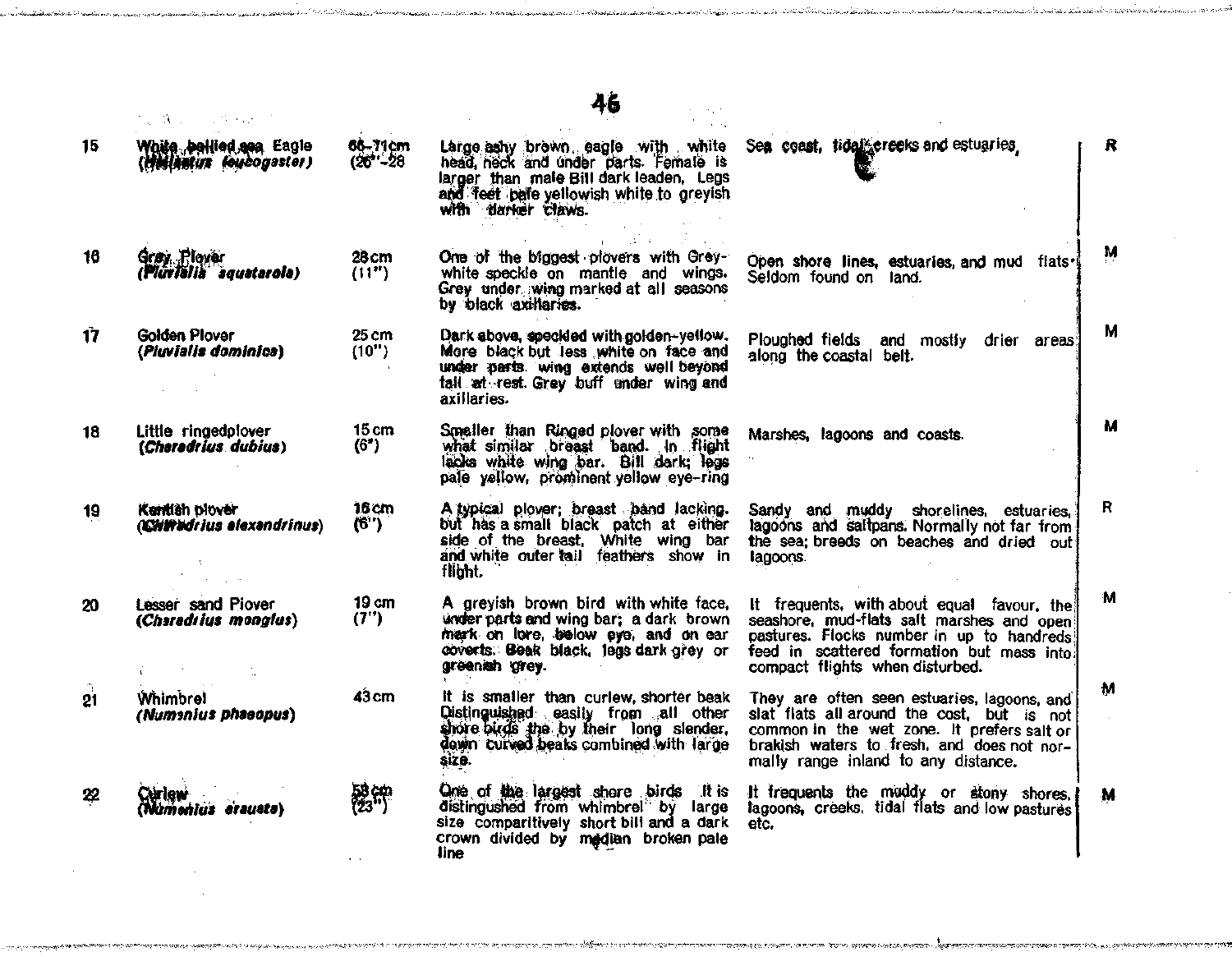|    |                                                                                                                                                                                                                                                                                                                                                                                                                                                                           | ù.                                        |                                                                                                                                                                                                                                                                                                                                                                                   |                                                                                                                                                     |   |
|----|---------------------------------------------------------------------------------------------------------------------------------------------------------------------------------------------------------------------------------------------------------------------------------------------------------------------------------------------------------------------------------------------------------------------------------------------------------------------------|-------------------------------------------|-----------------------------------------------------------------------------------------------------------------------------------------------------------------------------------------------------------------------------------------------------------------------------------------------------------------------------------------------------------------------------------|-----------------------------------------------------------------------------------------------------------------------------------------------------|---|
| 23 | <b>Blacktailed Godwit</b><br>(Limosa limosa)<br><b>Tominus superint</b><br>$\mathcal{L} = \mathcal{L} \mathcal{L}$                                                                                                                                                                                                                                                                                                                                                        |                                           | A large wader dark sandish brown<br>above whitish below with a long straight<br>ge slightly up curved bill. From the<br>Bartailed Godwit this can be distinguished<br>by, much longer legs, very well - marked<br>white wing bar, single, broad black                                                                                                                             | They are more of fresh water bird than $\mu$<br>the Bartailed Godwit, seen in inland water,<br>shallow costs! lagoons, mud flats, and<br>estuaries. | м |
| 24 | <b>Bartailed Godwit</b><br>(Limose lapponica)<br>$\overline{\{c_1, \ldots, c_k\}}$ which<br><b>Carl Store</b>                                                                                                                                                                                                                                                                                                                                                             |                                           | Bill pink on the base, shading to black.<br>at the fip. legs and teet-greenish - grey.<br>Distinctively to curved bill, wing ber<br>absent, particoloured black and white<br>tail, Legs shorter than black tailed<br>godwit.                                                                                                                                                      | They are seen inlagoons and mud flats,<br>tidal waters, shallow creeks etc in solitary<br>or in twos and threes.                                    | м |
| 25 | Common shipe<br>(Gallinego gallinego)<br>$\begin{split} \frac{1}{2\pi} &\leq \frac{2\pi}{3} \frac{1}{2} \frac{1}{\sqrt{3}} \frac{1}{\sqrt{3}} \frac{1}{\sqrt{3}} \frac{1}{\sqrt{3}} \frac{1}{\sqrt{3}} \frac{1}{\sqrt{3}} \frac{1}{\sqrt{3}} \frac{1}{\sqrt{3}} \frac{1}{\sqrt{3}} \frac{1}{\sqrt{3}} \frac{1}{\sqrt{3}} \frac{1}{\sqrt{3}} \frac{1}{\sqrt{3}} \frac{1}{\sqrt{3}} \frac{1}{\sqrt{3}} \frac{1}{\sqrt{3}} \frac{1}{\sqrt{3}} \frac{1}{\sqrt{3}} \frac{1}{\$ |                                           | A brown optiteratively patterned multin<br>Months blid with slight slenger bit.<br>Blitterite to outple ground. Above dark<br>brown, heavily streaked with black,                                                                                                                                                                                                                 | Swampy edges harvested paddyfield                                                                                                                   | м |
| 26 | Common Redshank<br>(Trings tetenus)                                                                                                                                                                                                                                                                                                                                                                                                                                       | $28 \text{ cm}$<br>(11")                  | A Greylan brown wader with bright<br>crange red toge. Bill slightly lenger                                                                                                                                                                                                                                                                                                        | Marshes, wet meadows, estuaries, rocky!<br>shores, saltpans                                                                                         | м |
|    | $\mathcal{A}=\mathcal{B}$ , $\mathcal{A}=\mathcal{A}=\mathcal{A}$ , $\mathcal{B}=\mathcal{B}$ ,<br>$\mathfrak{g}(\mathfrak{g})$ , and $\mathfrak{g}(\mathfrak{g})$ , and $\mathfrak{g}(\mathfrak{g})$                                                                                                                                                                                                                                                                     |                                           | tham head red at base. Upper parts<br>brown in all seasons under parts white.<br>with breast and flashe boldly striated.<br>in flight; legs extend beyond barred<br>tail. White pump extends up back in<br>bold V. Broad white trailing edge to<br>wing.                                                                                                                          |                                                                                                                                                     |   |
| 27 | Green Shank<br>(TO Right Republic to)                                                                                                                                                                                                                                                                                                                                                                                                                                     | $30 \text{ cm}$<br>(12")                  | Silian grey wader with long pale green<br>legs and long bit slightly upturned and<br>atteast twice as fong as head. Upper<br>parts grey, flecked with black and white<br><b>Breast</b> : peckled and streaked, rest of<br>underparts white. Legs extend beyond<br>tail in flight, No wing har. White<br>rump extends up back in N. Tall slightly<br>barred; looks pain in filight | Open areas, fresh water margins, estuaries,<br>salt water, marsh etc.<br>$\mathcal{L} = \mathcal{L} \times \mathcal{L}$ .                           | м |
| 28 | Common Sandpiper<br>(Tringa hypologoos)                                                                                                                                                                                                                                                                                                                                                                                                                                   | 19 cm<br>(7 <sup>n</sup> / <sub>4</sub> ) | wader that typically we its tail. Patch freeh water marging.                                                                                                                                                                                                                                                                                                                      | Slim, medium-sized brown and white Lakeshores, fast streams etc mostly along                                                                        | М |

.<br>In a second experimental policina in a case of the contract of the contract of the contract of the second contract of the contract of the contract of the contract of the contract of the

and a special decision of the construction of the second construction of the context and opposite the company second the company

 $\mathcal{A}^{\mathcal{A}}$ 

 $\sim 10^7$ 

 $\sim 10^7$ 

 $\sim 10^{-4}$ 

.<br>The gravitation of the contract of the state of the state of the state of the state of the state of the state of

أوقاله والمتمان

 $\hat{\mathcal{A}}$ 

 $\begin{array}{c} 0 \\ 0 \\ 0 \\ 0 \end{array}$ 

 $\sim$ 

<u>ang pangangan pang Kabupatèn Si</u>

 $\gamma_{\rm{max}}$  , is a top in the  $\omega$ 

.<br>The construction of the process of the contract of the construction of the contract of the contract of the contract of the contract of the contract of the contract of the contract of the contract of the contract of the c

المتصابين والمستقيل وبالألوان المكاوير وتعويل والأندان المسائح اللاني والمستعادة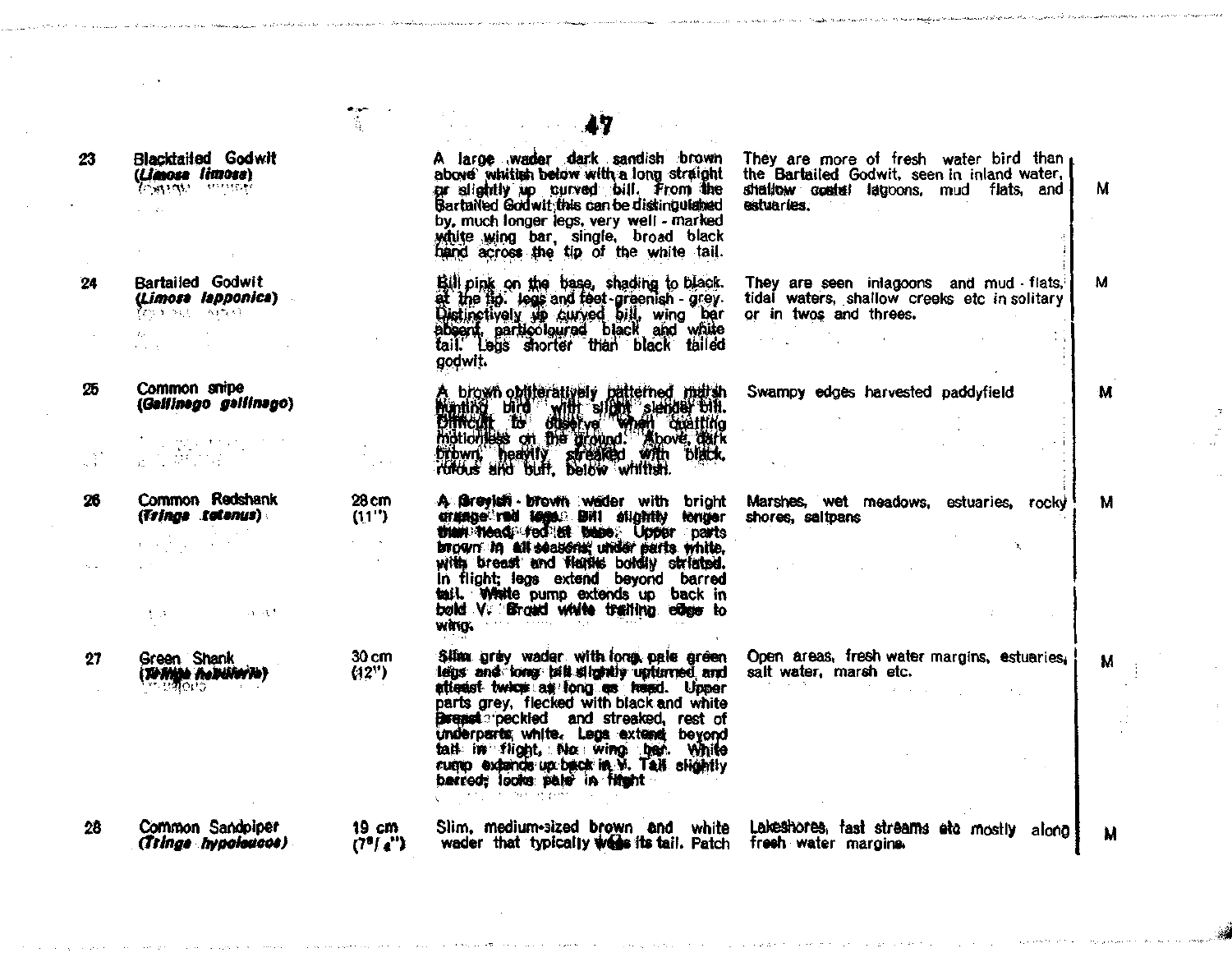| 12.       | example throughout an<br>ាមិននៅស្ថិត ខ្នុំ ស្រុក (Contract)<br>ក្រុម                                                                                                    |                                | - 《結局》 - 本が新地位 呼ば眼本書100に到す100 ポイプ。<br>- 1999年 - 1007年 - 1008年 - 1007年 - 17月 - 17月 - 17月                                                                                                                                                                                                                                                       | $\mathcal{L}^{\text{max}}$ and $\mathcal{L}^{\text{max}}$                                                                                                                                                                                                                                                                                                                                                                                                                                                                                                                                                                                                                                                        | -1.       |
|-----------|-------------------------------------------------------------------------------------------------------------------------------------------------------------------------|--------------------------------|-----------------------------------------------------------------------------------------------------------------------------------------------------------------------------------------------------------------------------------------------------------------------------------------------------------------------------------------------|------------------------------------------------------------------------------------------------------------------------------------------------------------------------------------------------------------------------------------------------------------------------------------------------------------------------------------------------------------------------------------------------------------------------------------------------------------------------------------------------------------------------------------------------------------------------------------------------------------------------------------------------------------------------------------------------------------------|-----------|
|           |                                                                                                                                                                         |                                | of brown on sides of breast seperated<br>from upperparts; by wedge of white,<br>underparts; white Bill, short, yellowish-<br>greenlegs. Prominent wing bar, dark<br>rump, and white parred outer tail,<br>feathers,<br>计加速 医子宫神经<br>$\mathbb{E}_{\mathbf{z}}$ and $\mathbb{E}_{\mathbf{z}}$ and $\mathbb{E}_{\mathbf{z}}$                     |                                                                                                                                                                                                                                                                                                                                                                                                                                                                                                                                                                                                                                                                                                                  |           |
| 29<br>Лħ  | Turnstonel<br>(Arunaria Interpres)                                                                                                                                      | 23 cm<br>(9'')<br>$\mathbf{1}$ | ing over seaweeds and stones Short, stout<br>slightly up curved bill, and short, orange<br>legs, summer plumage, bold rustbrown.<br>black and white is highly effective<br>comouflage; in winter, becomes gener-<br>ally duller<br>so green to some at-<br>in die Ling                                                                        | Unique wader that finds foods by furn-: Open dry areas near ses and rocky shores;                                                                                                                                                                                                                                                                                                                                                                                                                                                                                                                                                                                                                                | , м<br>青玉 |
| 30        | Knot<br>(Calidris canuta)                                                                                                                                               | 25 cm<br>(10")                 | build and short neck, legs, and bill. In<br>summer, deep chestnut-red below. In                                                                                                                                                                                                                                                               | Medium - sized wader, with stocky. Found on estuaries and along open shores                                                                                                                                                                                                                                                                                                                                                                                                                                                                                                                                                                                                                                      | м         |
|           | Trings totales                                                                                                                                                          | $1 - 1 - 1$                    | winter grey above and whitish below<br>white wing bar and tail and the control of the state of the state of the state of the state of the state of the                                                                                                                                                                                        | and the state of the                                                                                                                                                                                                                                                                                                                                                                                                                                                                                                                                                                                                                                                                                             |           |
| 31        | Eastern knot<br>(Calidris tenuirostris)<br>$(\mathcal{F} \in \mathcal{F}, \mathcal{F} \in \mathcal{F}$ and $\mathcal{F} \in \mathcal{F}$<br>ကြက်မှု က <i>ဆ</i> ုပ်ကိုက် | $29 \text{ cm}$<br>(111/2")    | ked with black. Lower back, rump<br>und upper tril-coverts dark brown<br>scalloped with white, much broadly on<br>the last. Under parts white, foreneck<br>and upper breast streaked or spotted<br>with dark brown.                                                                                                                           | Light brownish grey, bird, boldly strea. Seen along tidal mudflats and creeks on<br>the sea coast Also in the mud flat along<br>with curlew, sand piper and little stints.<br>$\sim 10^{-1}$<br>$\mathbf{v} = \left\{ \mathbf{v}_1, \ldots, \mathbf{v}_N \right\}$                                                                                                                                                                                                                                                                                                                                                                                                                                               | м         |
| 32        | Sanderling<br>(Calidris alba)<br><b>(Consequent Books)</b><br>高速度率 总管理                                                                                                  | $20 \text{ cm}$<br>(8")        | A short-billed, active little wader that<br>follows breaking waves in and out. Rusty-<br>brown on back; lacks eye-stripe; under<br>parts white, with dark, rusty streaks on<br>breast almost forming complete pectoral<br>band. In flight, shows very bold white.<br>wing bars.<br>and the first control of the state of                      | They frequents open sandy or some times . M<br>rocky shore. The contract of the contract of the contract of the contract of the contract of the contract of the contract of the contract of the contract of the contract of the contract of the contract of the contract of t<br>الموافق المدار<br>$\mathcal{L}^{\mathcal{L}}(\mathcal{L}^{\mathcal{L}})$ , where $\mathcal{L}^{\mathcal{L}}(\mathcal{L}^{\mathcal{L}})$ , and the set of $\mathcal{L}^{\mathcal{L}}(\mathcal{L}^{\mathcal{L}})$                                                                                                                                                                                                                 |           |
| 33<br>-72 | Little stint<br>(Calidris minuta)<br>Freeung recuny)<br>隐断的 不能 难得 得                                                                                                     | 13 cm<br>15"                   | はるい コンド<br>A tiny, very active version of Dunlin.<br>Short straight bill and short black legs.<br>During breeding upperparts boldly edged.<br>with rufous and buff; rufous streaking<br>on breast and white belly. Underparts<br>white with faint streaking on sides of<br>breast. In flight, shows wing bar and<br>grey outer tail feathers. | Open marsh, small pools, seashore and on-<br>coastal marshes etc. The coastal marshes etc.<br>$\mathcal{L}(\mathcal{L}^{\mathcal{L}})$ , and $\mathcal{L}^{\mathcal{L}}(\mathcal{L}^{\mathcal{L}})$ , where $\mathcal{L}^{\mathcal{L}}$<br>$\label{eq:2.1} \mathcal{L}^{\mathcal{A}}\left(\mathcal{A}^{\mathcal{A}}\right)=\mathcal{L}^{\mathcal{A}}\left(\mathcal{A}^{\mathcal{A}}\right)=\mathcal{L}^{\mathcal{A}}\left(\mathcal{A}^{\mathcal{A}}\right)=\mathcal{L}^{\mathcal{A}}\left(\mathcal{A}^{\mathcal{A}}\right)=\mathcal{L}^{\mathcal{A}}\left(\mathcal{A}^{\mathcal{A}}\right)=\mathcal{L}^{\mathcal{A}}\left(\mathcal{A}^{\mathcal{A}}\right)=\mathcal{L}^{\mathcal{A}}\left(\mathcal{A}^{\mathcal$ | M<br>è.   |

.<br>The fight of the subsequent is a start, and of

.<br>Tanta 1487 Kina at Kabupaten Kabupaten

.<br>Terminen järjen telu van dorf in tyskenskapel ittenskapel van de lands

 $\bullet$ 

÷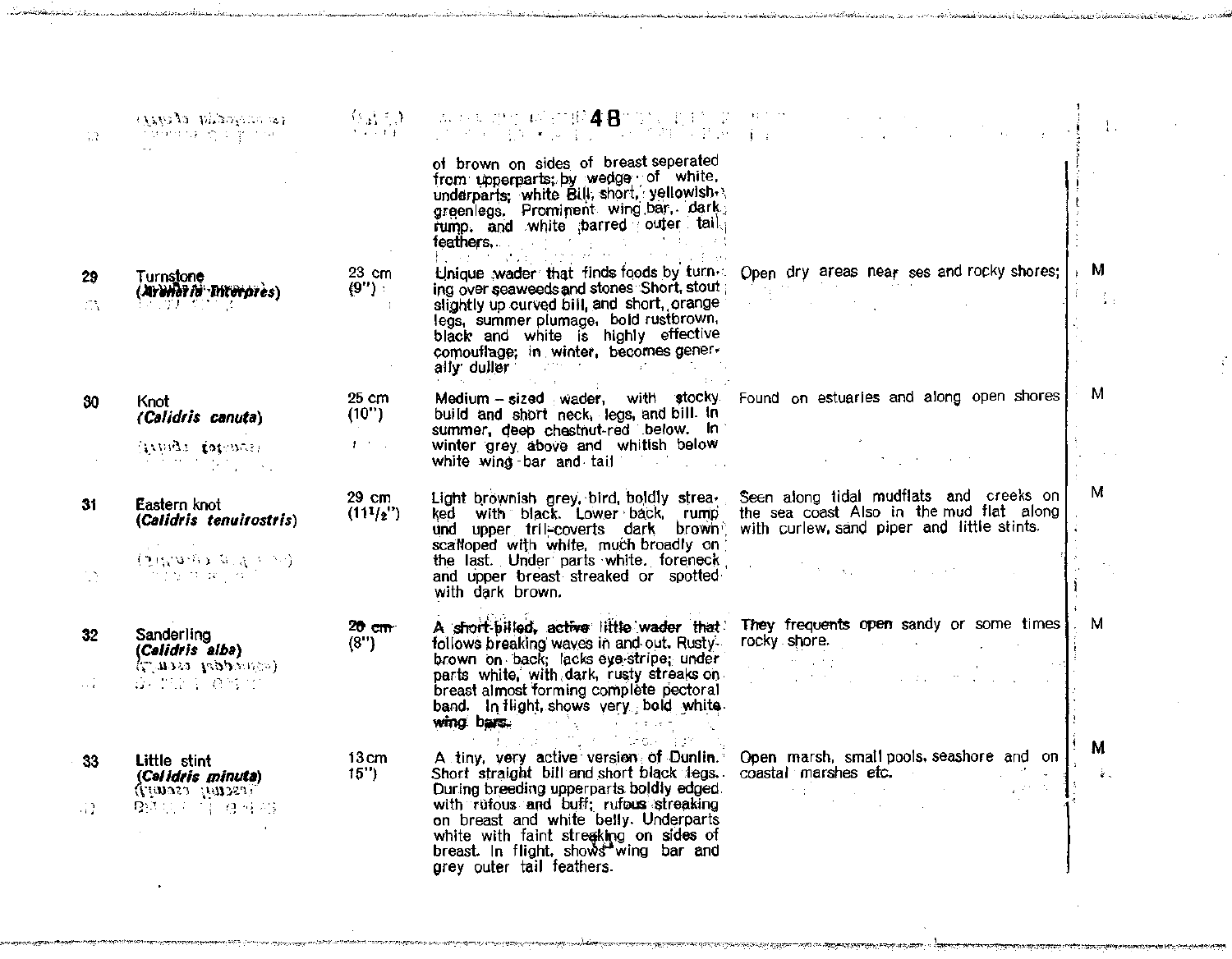| 光尘           |                                                          |                                                     |                                                                                                                                                                                                                                                                                                                                 |                                                                      |
|--------------|----------------------------------------------------------|-----------------------------------------------------|---------------------------------------------------------------------------------------------------------------------------------------------------------------------------------------------------------------------------------------------------------------------------------------------------------------------------------|----------------------------------------------------------------------|
| 34           | Dunlin<br>(Calidris alpinus)                             | 18 <sub>cm</sub><br>(7")                            | The standard small wader. Summer<br>upperparts russet - brown; underparts<br>white with streaked breast and promi-                                                                                                                                                                                                              | Estuaries, shore line, beaches, pools etc.<br>М.                     |
|              | <b>Provide</b><br>$(2)$ ) $-1$<br>process.               |                                                     | nent patch of black on belly. In winter,<br>grey-brown above, grey white below.<br>Bill rather longer and slightly down<br>curved at tip. In flight, shows faint<br>wing bar, black centred rump and tail<br>with grey sides.                                                                                                   |                                                                      |
| 35<br>sta po | Curlew sandpiper<br>(Calidris testaceus)                 | 19cm<br>(7 <sup>1</sup> /2")                        | Medium - sized wader simitar to Dunlin<br>but slightly larger and with prominent<br>white rump. In summer has deep chest-<br>nutled under parts. Adults are dull<br>grey above. Longer neck, longer legs,<br>more up right posture, longer decurved                                                                             | Mudilats, marshes and near shoreline<br>M                            |
|              | 이 아주 아이                                                  |                                                     | bill, and more elegant shape than<br>dunlin.                                                                                                                                                                                                                                                                                    |                                                                      |
| 36           | Broadbilled Sandpiper<br>(Limicola falcinellus)          | $16 \text{ cm}$<br>(6 <sup>1</sup> / <sub>2</sub> ) | Short-legged wader slightly smaller<br>than Dunlin, with striped and bodypattern<br>recalling that of stripe. Dark brown                                                                                                                                                                                                        | Estuaries, marshes, salt pans etc.<br>м                              |
|              |                                                          |                                                     | upper parts marked with double creamy<br>white 'V'; head has pale eyebrow that<br>may be divided over eye, and distinct<br>dark stripe through eye. Bill drooped<br>or kinked at tip. Breast streaked, belly<br>white. In greyer winter plumage, head<br>pattern, bill shape and short legs best<br>distinguish it from Dunlin. |                                                                      |
| 37           | Ruft and Reeve<br>(Philomachus $pu_{\leq}$ n $\alpha$ x) |                                                     | During breeding season<br>sexes<br>can be easily seperated. Males (ruff)<br>have wattled face, colourful ear-tufts.<br>In non breeching they look like female<br>(reeve); with a prominent scaley back                                                                                                                          | M<br>They preffer grassy marsh land mud flacts<br>and padely fields. |
|              |                                                          |                                                     | pattern, due to the pale margins<br>of dark fathers. The bill looks rather<br>short, for a wader, and the legs vary<br>in colour from greenish yellow to red,                                                                                                                                                                   |                                                                      |
|              |                                                          |                                                     | causing confusion with red shank.<br>The<br>white crescents on each side of the<br>dark tail and a narrow white wing                                                                                                                                                                                                            |                                                                      |
|              |                                                          |                                                     | bar show in flight.<br>اللوائية                                                                                                                                                                                                                                                                                                 |                                                                      |

 $\sim 10^6$ 

 $\mathcal{L}^{\mathcal{L}}$  is a subset of the set of  $\mathcal{L}^{\mathcal{L}}$  ,  $\mathcal{L}^{\mathcal{L}}$ 

معاني المنا

 $\sigma$  is a second constant of the properties of  $\sigma$ 

 $\mathcal{A}^{\pm}$ 

 $\varphi$  , where  $\alpha=10$ 

 $\hat{\sigma}$  is an except of a polynomial constant  $\hat{\sigma}$ 

 $\sigma_{\rm{eff}}$ 

يقدم فتقدمت فالحادث والمتعاديات

 $\langle \phi \rangle$  ,  $\langle \phi \rangle$  ,  $\langle \phi \rangle$  ,  $\langle \phi \rangle$  , we can prove

(4)<br>17月1日

 $\mathbb{I}$ 

 $\sim 10^{11}$ 

 $\frac{1}{2}$ 

 $\sim 10^7$ 

 $\langle\cdot,\cdot\rangle_{\mathcal{A}}$ 

 $\sim$   $\sim$ 

المستحقق المتعارف والمتار

**Contractor**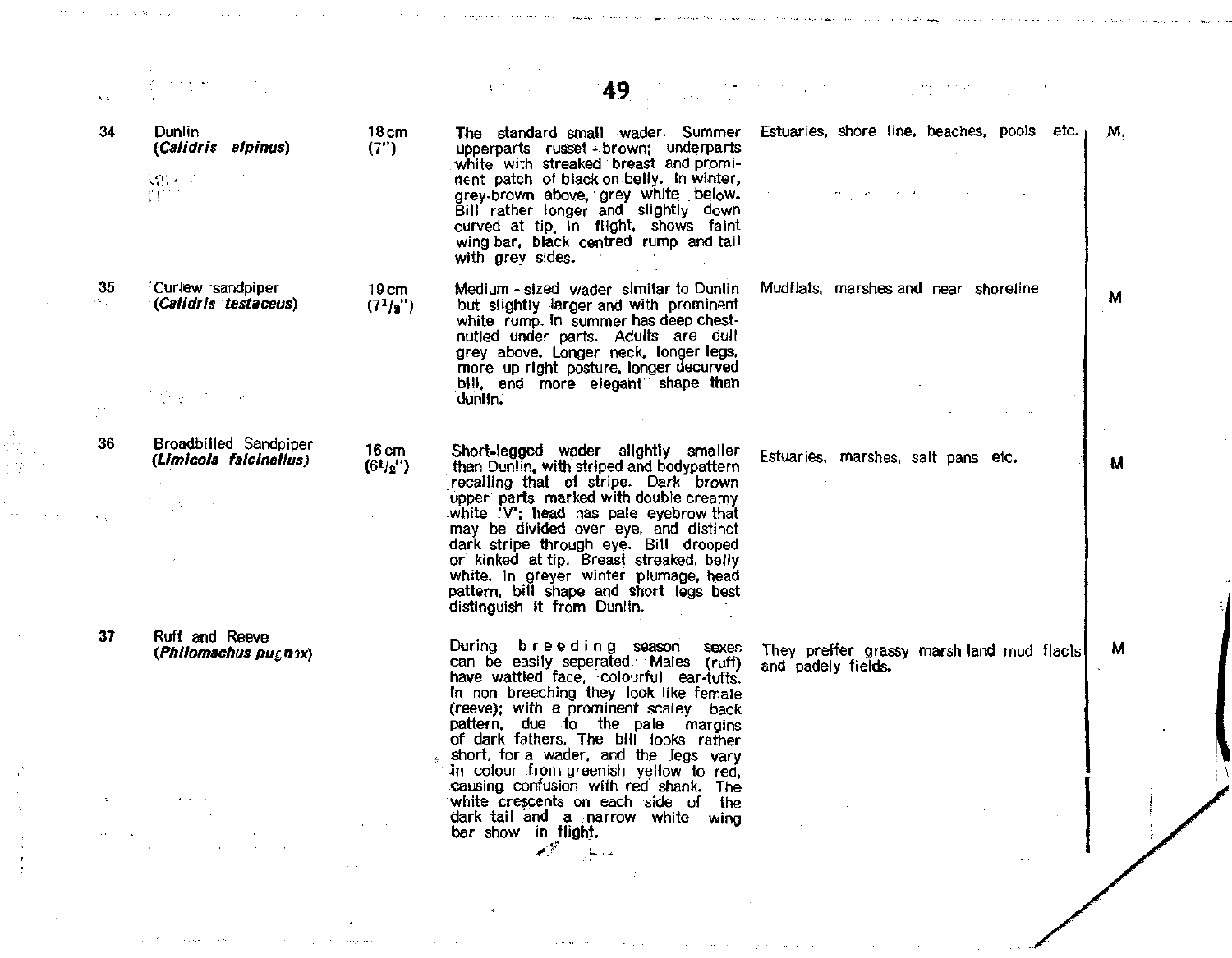|     |                                             |                          | 50                                                                                                                                                                                                                                                                                                                                                          |                                                                                    |   |
|-----|---------------------------------------------|--------------------------|-------------------------------------------------------------------------------------------------------------------------------------------------------------------------------------------------------------------------------------------------------------------------------------------------------------------------------------------------------------|------------------------------------------------------------------------------------|---|
| 38  | Brown headed gull<br>(Larus brunnicephalus) |                          | In winter the head is white with a<br>black spot in front of the eye, dark<br>grey spot on the ear coverts, and us-<br>ually two pale grey bands crossing the<br>crown, one from the hind part of the<br>eye, and the other a little farther<br>back. The outer two primaries each<br>having a big white spot near the tip.<br>$\alpha$ , $\beta$ , $\beta$ | Confined to the seaboard and adjacen<br>goons and estuaries.                       |   |
| 39. | Blackheaded gull<br>(Larus ridibundus)      | 35-35cm<br>$(14" - 15")$ | The standard hooded, small gull. In<br>summer chocolat hood and red bill and<br>legs combination of white forewing and<br>dark underside of primaries is diag-<br>nostic. First year birds have more ex-<br>tensive black tips to primaries, black<br>tail band, and bold white fore wing;<br>bill flesh coloured, with dark tips.                          | Coasts, inland waters, rubbish dumps, se-<br>wage, reservoirs etc.                 | м |
| 40  | Gull-billed Tern<br>(Gelochelidon nilotica) | 38 cm<br>(15")           | Large gull like tern with pale grey upper<br>parts and rump, white under parts,<br>and black cap heay, stubby, black bill<br>distinctive at all seasons, in winter<br>black cap reduced to smudge behind<br>eye. Legs black.<br><b>Controlled Avenue</b>                                                                                                    | Marsh, lagoons, salt pans, coast                                                   | м |
| 41  | Caspian Tern<br>(Hydroprogne caspia)        | 53 cm<br>(21")           | Nearly the size of a black headed<br>gulf Gull like flight, but dives in typical<br>tern manner. Under side primaries black.<br>Black cap and huge coralred bill dis-<br>tinctive at all season, though the cap<br>is streaked with white in winter.<br>get deep the production and agricultural                                                            | Beaches and small islands,<br>sea coast and<br>inland along large rivers.          | м |
| 42  | Common Tern<br>(Sterna hirundo)             | 35 cm<br>(14")           | A graceful sea tern. Grey above,<br>paler grey below, with white flash<br>below black cap, orange rad bill with<br>dark tip, orange red legs. Deeply fork-<br>ed tail doesnot extend beyond folded<br>wings. The same of the property of and-<br>وبالأب                                                                                                     |                                                                                    | R |
| 43. | Little Tern<br>(Sterma albifrons)           | 24 cm<br>$(9^{1}/2'')$   | Smallest of the terms distinguished by<br>its faster wing beats and frequent<br>hovering like king fisher. Legs yellow<br>bill yellow tipped with black during<br>breeding forehead white,<br>(一) 分解的 (分)                                                                                                                                                   | All along the shore swamp marsh etc.                                               | м |
| 44  | Whiskered tern<br>(Chlidomias hybrida)      | 23 cm<br>(91/2'')        | In winter wings uniformly light greyabove<br>tly longer bill.                                                                                                                                                                                                                                                                                               | lass extensive black on head and sligh. Prefers shallow brackish and fresh waters. | м |

יוריאליטוריקאיניאן איראקא<sub>טן</sub> א<del>ויינ</del>ואליקאיניאן אייפאריקאי

میں بارے کی اس میں کہا ہے کہ علاقہ کو اس کے اس میں میں کھیلتے ہیں۔ اس میں ساتھ میں اس کے اس میں اس میں اس میں<br>میں میں اس کے اس میں اس کے اس کے اس کے اس کے اس کا اس کے انتخاب کے اس میں ساتھ میں اس کے اس میں اس کے اس کے مط

\*•" ~- ^ ^

।<br>अन्युत्तम् अञ्चलस्य अस्य अस्तित्वास्य स्टब्स् स्टब्स् अस्ति । अस्य अस्ति अस्ति अस्ति अस्ति । अस्ति अस्ति अस्ति

أورا ورحول فالتفاع فلتفلط فالحراما كالمراجع والمتعاون والمستعادة

المحمد والأليب

وأدمانهم ومسكنة لأفرشت بالراز ليحمده

<u>บตรีทราชานิตินำทันไทยของอยู่ที่เกิดเดียวไทย เพร</u>

 $\sim$